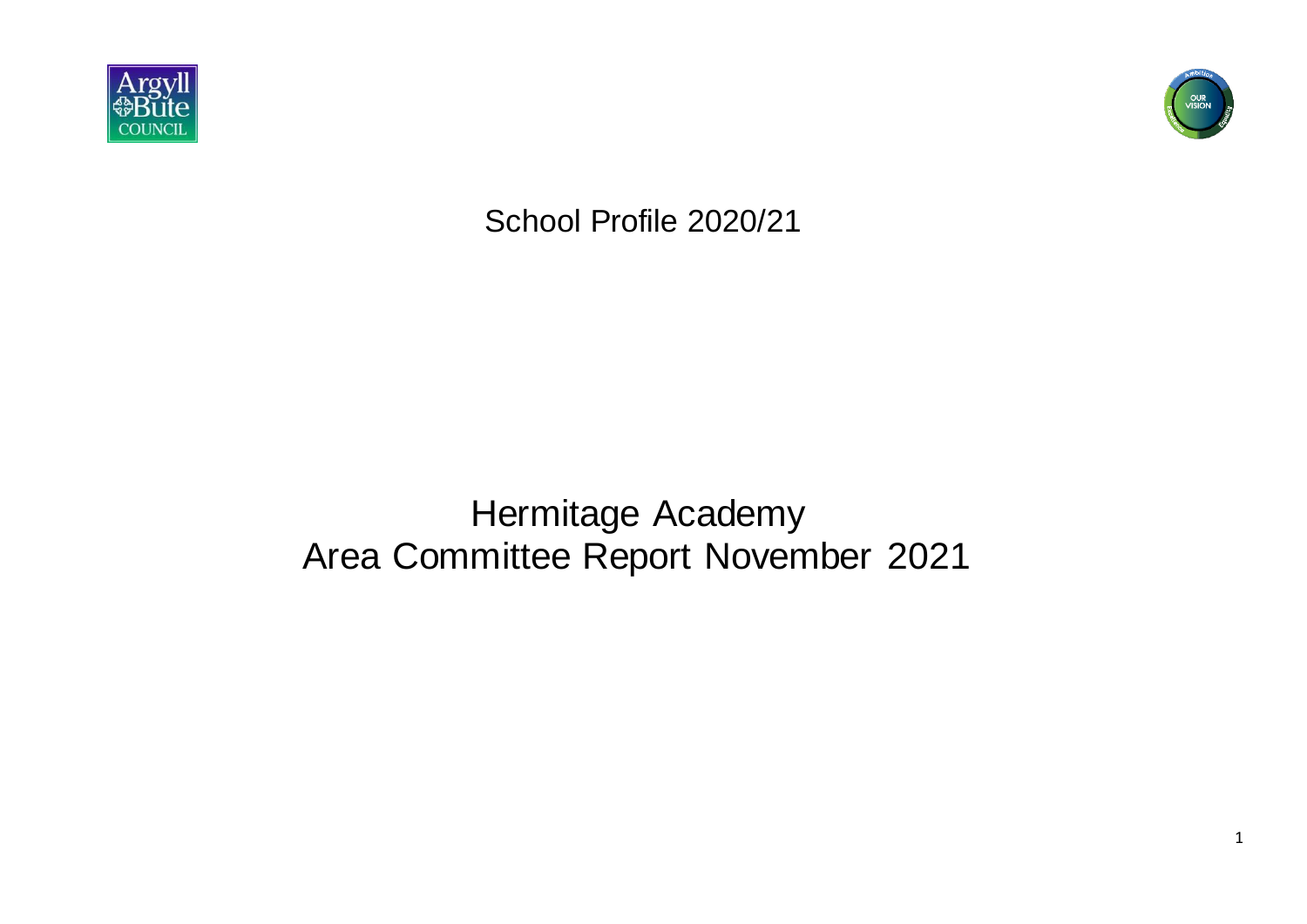## **School Profile 2020/21**

**School Name** Hermitage Academy **School Address** Cardross Road, Helensburgh G84 7LA **Head Teacher** Douglas Morgan

#### **CONTEXT OF THE SCHOOL**

Hermitage Academy is a six year non-denominational comprehensive secondary school, located in Helensburgh, in Argyll and Bute. The current building was completed in 2008 and provides exceptional accommodation indoors and out to meet a huge variety of needs for our ever-growing range of courses.

At census, the school roll stood at 1254 pupils (1217 in 2020). The FTE staffing complement is 91.8. The percentages of pupils accessing free school meal entitlement is 10.28%. Hermitage Academy serves a geographically diverse area, and a broad range of families in terms of socioeconomic status and employment. The catchment includes both urban and rural areas and many families are also employed by the Ministry of Defence, in a wide range of occupations. Hermitage Academy has excellent links with all associate Primary Schools which are: Arrochar, Cardross, Colgrain, Garelochhead, Hermitage, John Logie Baird, Kilcreggan, Luss, Rhu, Rosneath and St Joseph's.

Hermitage Academy's curricular vision states: "Hermitage Academy aims to provide an education for all our young people which will enable them to: achieve their potential, experience success and be well prepared for life beyond school."

We are fully committed to Argyll and Bute Council's strategy, Our Children, Their Future, focusing on respect, openness and fairness. Our priorities take into account the main aims: Raise educational attainment and achievement for all; Use performance information to secure improvement for children and young people; Ensure children have the best start in life and are ready to succeed; Equip young people to secure and sustain positive destinations and achieve success in life; Ensure high quality partnership working and community engagement; Strengthen leadership at all levels.

The values of the school are summarised in "SHARE IT" – Support, Hard work, Ambition, Respect, Excellence, Integrity & Thoughtfulness. At Hermitage Academy, the priority is to ensure these are more than words and are embedded in all of our planning, research and support. In May 2021 all stakeholders participated in a School Improvement survey and feedback was gathered around the appropriateness of the current vision and values. This has identified the need for our school community to revisit SHARE IT, which we will take forward throughout the academic session.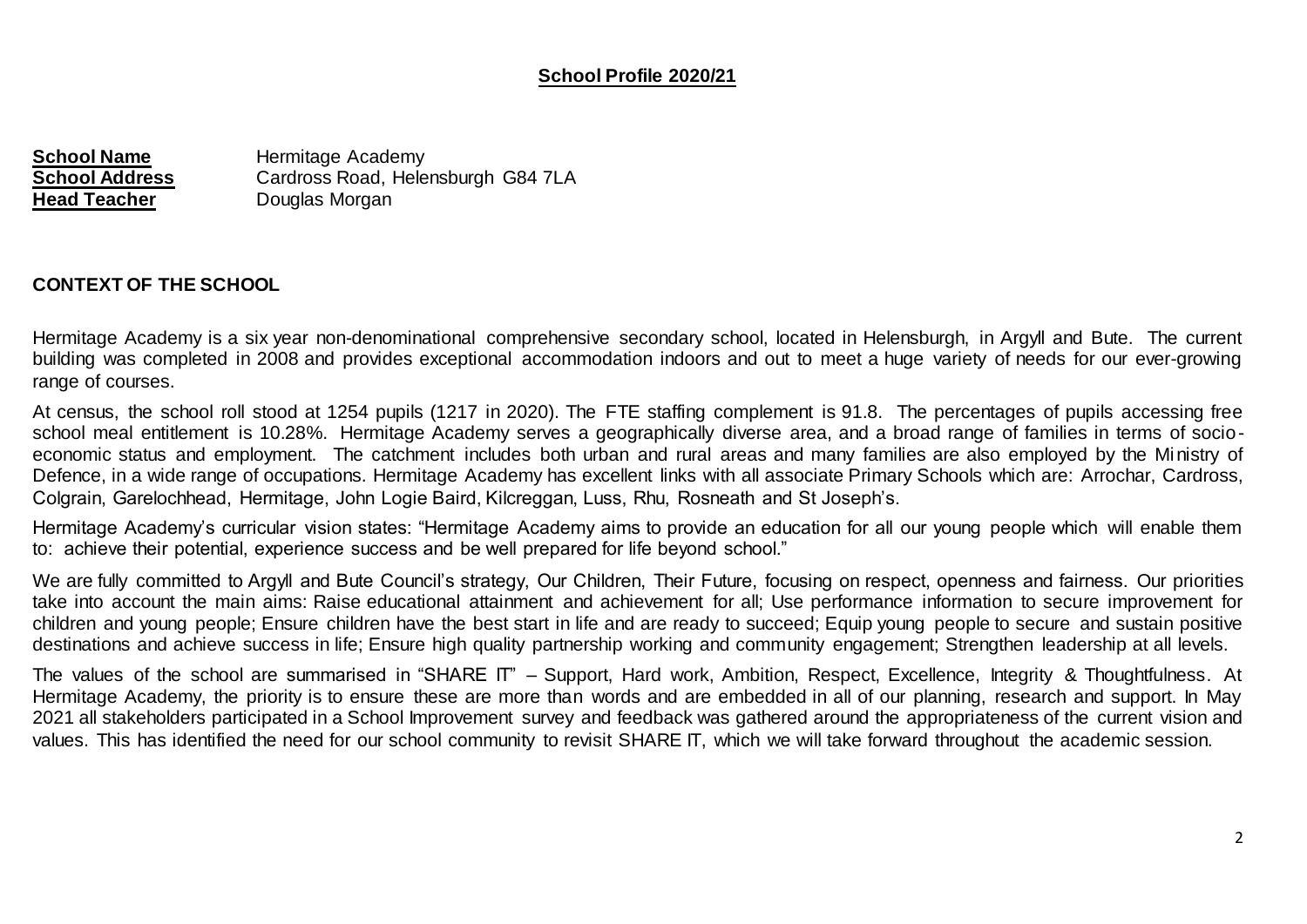#### **Recognising Wider Achievement**

Following the challenges of remote learning and lockdown, the school relaunched our Wider Achievement Clubs and Activities offer in September 2021. Staff, parents, carers, senior pupils and community members have worked hard to make a diverse range of activities available whilst adhering to covid mitigations.

Throughout the period of home learning, staff undertook training in several areas to upskill and improve our offer, ensuring accreditation for a variety of wider achievement opportunities.

Training opportunities:

Duke of Edinburgh Award – 8 staff at Hermitage Academy Young STEM leader – 5 staff at Hermitage Academy and 4 staff from local cluster primaries Youth Scotland training - 21 staff at Hermitage Academy Mentors Against Violence – 6 members of staff at Hermitage Academy and 61 Senior Pupils

In August, a review was carried out to find out what clubs and extra-curricular activities pupils were attending both in and out with school. We have also tried to capture which activities are currently accredited. We have used the survey to identify gaps in accreditation and will look to create opportunities for staff to enable them to offer accreditation within clubs. This ensures we are working to maximise the success and achievements of our young people at Hermitage Academy.

A guide to Hermitage Academy's Clubs and Wider Achievement opportunities:

<https://docs.google.com/document/d/1mpudpCdv8aXPUURqNWl6oXKmgaqT0WRq7sof9WsVqaE/edit?usp=sharing>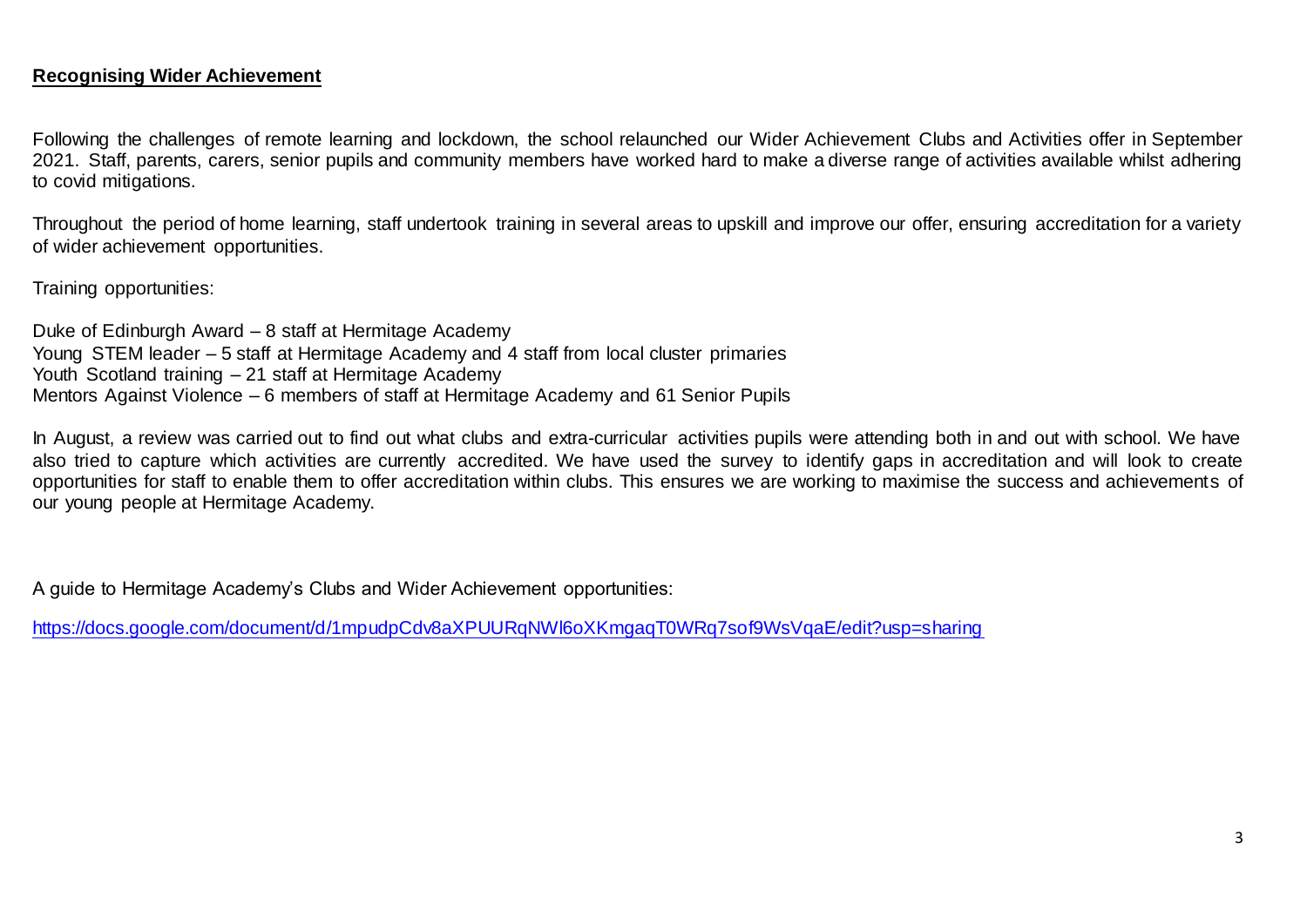**Accreditation opportunities in clubs and activities across Hermitage Academy:** 

| <b>Activity</b>                             | <b>Partnerships</b>                                                                                     | <b>Ambition and Accreditation</b>                                                                                                                                                                                                                     |
|---------------------------------------------|---------------------------------------------------------------------------------------------------------|-------------------------------------------------------------------------------------------------------------------------------------------------------------------------------------------------------------------------------------------------------|
| Eco Schools Committee                       | Plastic Free Helensburgh<br><b>A&amp;B Education Climate</b><br>Summit<br><b>Surfers Against Sewage</b> | Aiming for a Green Flag Award, A Surfers Against Sewage Award and contributing<br>to Plastic Free Helensburgh to obtain Plastic Free Community Status. A Dynamic<br>Youth Award for all pupils actively involved in the committee.                    |
| <b>Rights Respecting</b><br><b>Schools</b>  | <b>UNICEF</b>                                                                                           | RRS Gold Award. A Dynamic Youth Award for all pupils actively involved in the<br>committee.                                                                                                                                                           |
| Young STEM Leader                           | Young STEM Leader<br>Programme                                                                          | Embed YSL within curriculum across science, technology and maths.<br>Aim is to lead to SQA accreditation in Senior Phase.                                                                                                                             |
| Duke of Edinburgh<br><b>Awards Scheme</b>   | Duke of Edinburgh Awards<br><b>Scheme</b><br>Helensburgh Open<br><b>Awards Agency</b>                   | Develop Duke of Edinburgh offer to expand year on year.<br>Silver offer and a further Bronzed offer for 2021/22                                                                                                                                       |
| Youth Achievement<br>Awards                 | Youth Achievement<br>Scotland                                                                           | Embed in Hooked on Hermitage transition programme. Youth Scotland Award from<br>Hi5 to Gold Youth Achievement Award                                                                                                                                   |
| Mentors Against<br><b>Violence Training</b> | <b>Education Scotland</b>                                                                               | Seniors working with S1 to develop understanding of positive relationships to build.<br>Youth achievement award.                                                                                                                                      |
| <b>Employability SQA</b><br>Award           | Live Argyll                                                                                             | Target young people who may leave without a positive destination or may require<br>further support to secure a positive destination. The Employability Award is offered<br>within curriculum time to build on a young person's qualification package. |
| <b>Hebridean Pursuits</b>                   | Live Argyll                                                                                             | Target pupils from any year group who were identified as disengaged during home<br>learning period.<br>The aim is to continue to offer this targeted experience and award to pupils yearly.<br>SQA Health & Wellbeing Award                           |
| <b>Personal Development</b><br>Award        | Live Argyll                                                                                             | Continue offer of PDA during S3 yearly.<br>Pupil Support staff undergoing training to offer the award to Senior School pupils<br>who spend periods of time in the Pupil Support Department.                                                           |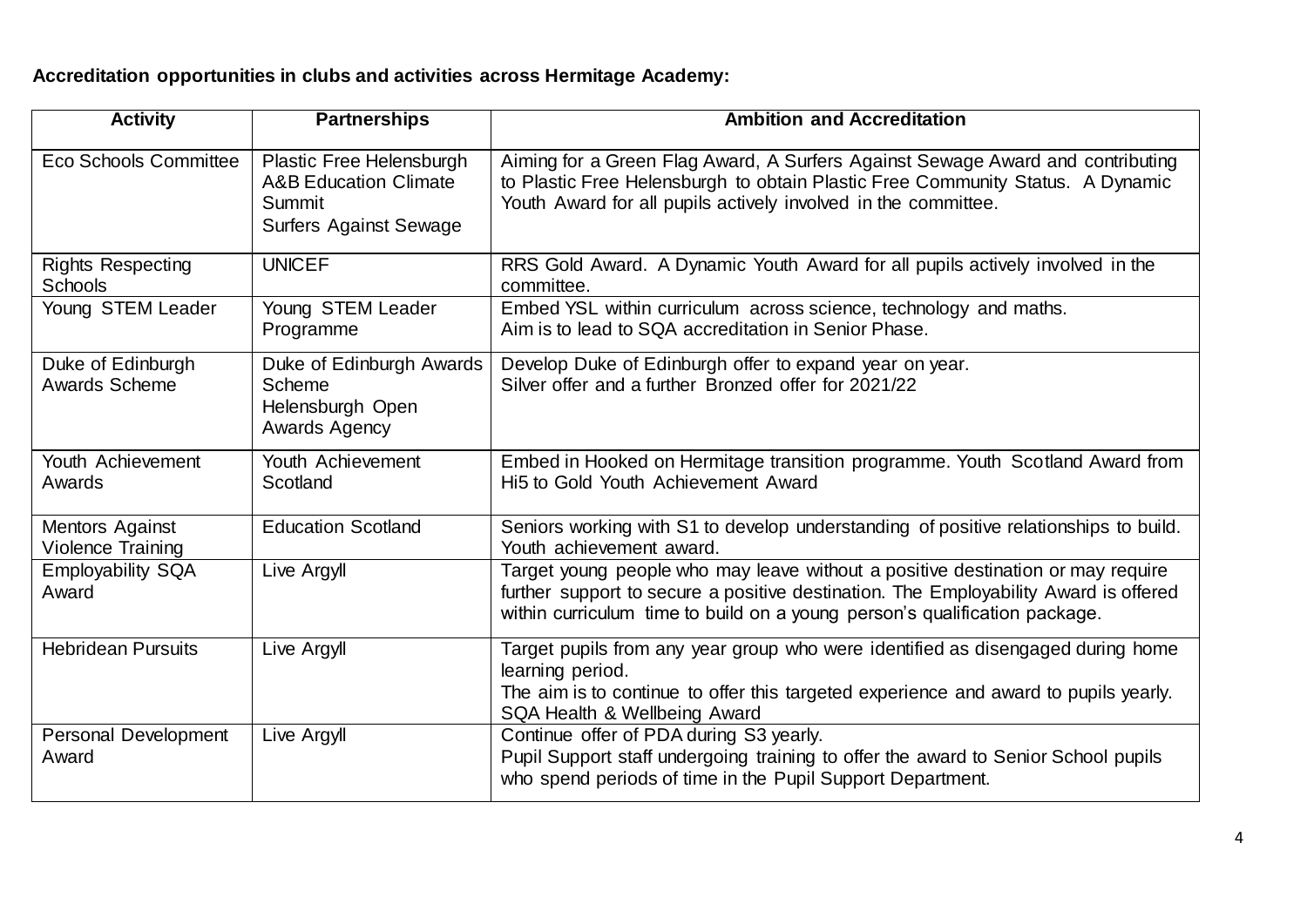## **School Roll**

| School roll as at Census | 94  | S <sub>5</sub> | CG. |
|--------------------------|-----|----------------|-----|
| 2020/21                  | 240 | 218            | 55  |

## **SQA Results**



## **Levels A to C Levels A to D**

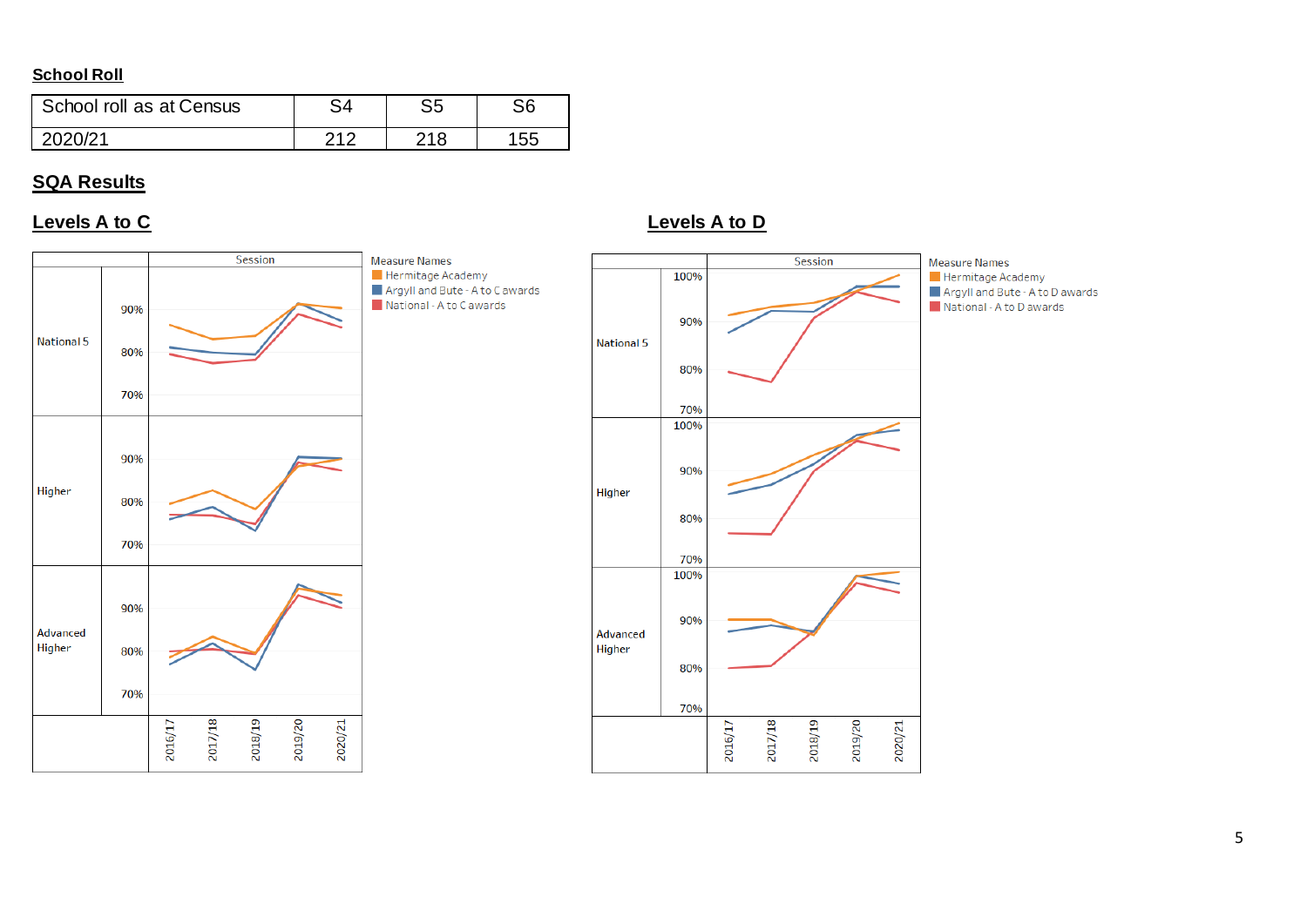## **Breadth & Depth**

The chart below shows SQA Breadth and Depth information for S4 to S6 (Acc)

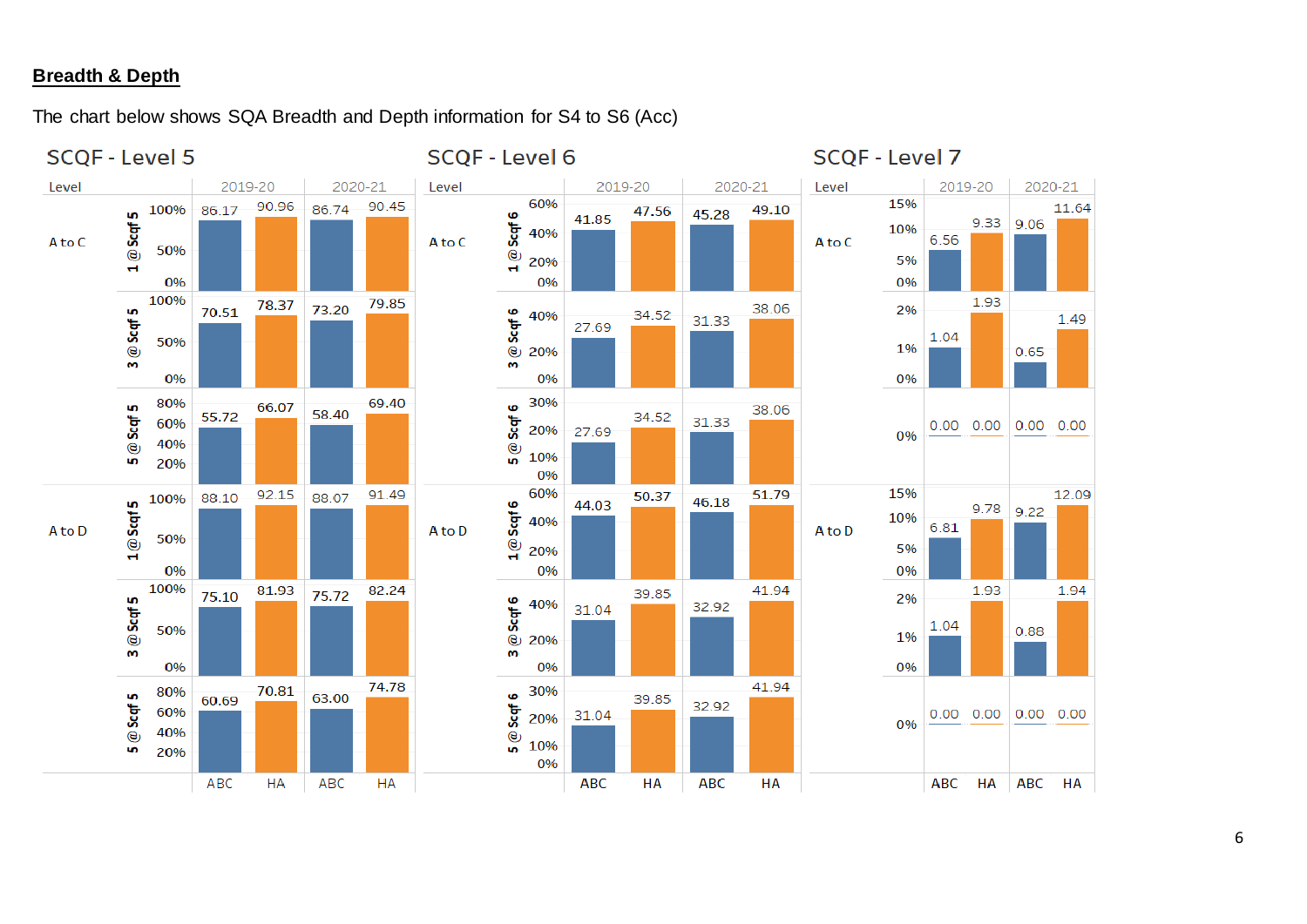## **Pupil and staff well-being**

Pupils:

The wellbeing of all of our young people has been a very high priority throughout session 2020-2021. To support positive wellbeing we implemented the following:

Health & Wellbeing online Google Classrooms were created for each Year Group, with adapted curriculum material available each week. In the BGE, there was a focus on 'Positivity' to support wellbeing during the second period of prolonged remote learni ng as well as developing 'Mental Health First Aid Skills' with seniors. During the months August to December 2020, we focused on 'Resilience' with S1-S3 and Mental Health Awareness with S4-S6, in order to equip our young people with the knowledge and skills to support their wellbeing throughout the pandemic.

Our Guidance staff held live H&WB sessions every week and conducted weekly wellbeing surveys/emotional check-in's to allow our young people to communicate directly with their Guidance teacher in terms of their overall wellbeing that week. This allowed Guidance staff to target support to individuals and their families who had indicated they were experiencing difficulties. Pupil support staff were in regular contact with young people who normally access support provision in school and developed individualised support for learning as well as assessing the wellbeing of our young people with additional support needs.

We continued to work in tandem with our local partners supporting wellbeing including School Health, Hear4U and Social Work Services. Many young people were supported to continue to access these services remotely.

Our fortnightly Staged Intervention meetings continued with our link Educational Psychologist, PT Pupil Support and FH WEI. Young people were referred to Staged Intervention in order for their additional support needs to be discussed and consideration given as to how best we, as a learning community, could provide further support.

The school developed a bespoke 'Engagement Tracker' that allowed us to gauge engagement across all subjects. This informatio n allowed us to identify difficulties our young people and families may be facing regarding remote learning. Our House Teams were then able to follow up non/poor engagement to offer support as required, especially for our most vulnerable learners.

During lockdown, we operated the Hermitage Academy Hub Provision, which supported around 40 young people each day. Support was provided to access their remote learning as well as having the opportunity to participate in outdoor learning activities with Ardroy Outdoor Education.

Online sessions were arranged with the organisation Headstrong, focussing on supporting the positive mental Health for our young people. These sessions were arranged for both students and parents.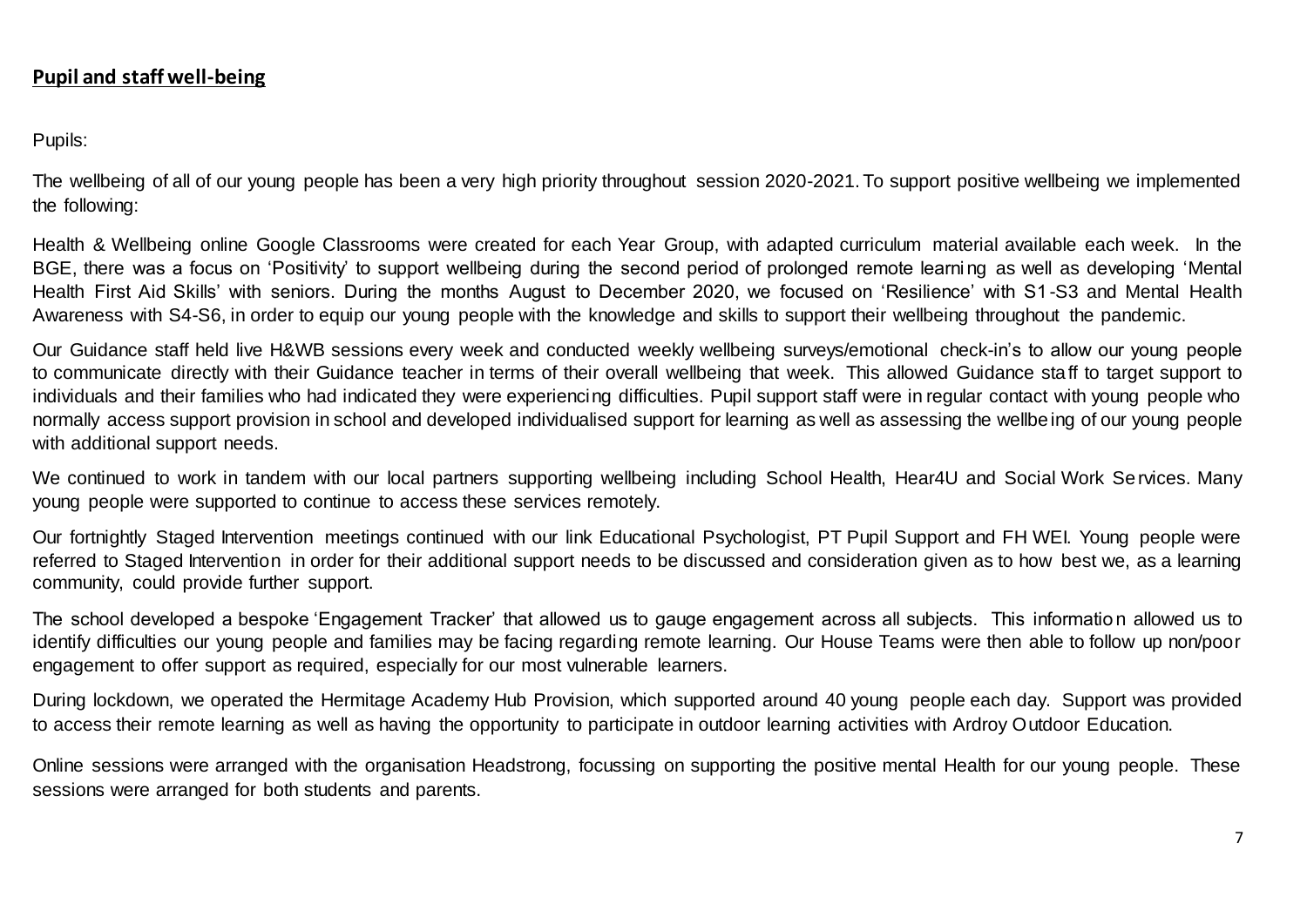Staff:

The Hermitage Academy Staff Health and Wellbeing *(HWB)* Group was created with the aim to continue to raise staff morale, communication, develop positive relationships and wellbeing of all staff across the whole school community.

The Staff HWB Group meets at least once a month and are currently represented by seventeen members of staff drawn from a wide variety of departments across the school.

During the challenging year and a half of the pandemic the group have played an important role in keeping staff morale and spirits high, especially during the period of Online and Blending Learning. While working from home, various members from the group presented the Staff HWB Friday Focus to the whole staff cohort during the weekly Staff Google Meets. During the months of January 2021 to May 2021 the 'Friday Focus' covered: *Random Acts of Kindness, Express Yourself, Mental Health, Mindfulness, Being Active, Resilience and Health & Nutrition.*

To date, the group have implemented staff and pupil whole school initiatives *(Staff Plants, Monday Mugging, Christmas Door Competition)* the Virtual Staff Room, Staff Groups *(Yoga, Book Club, Lottery Fund, Menage)* and Staff Social Events *(Virtual Race Night, Virtual Murder Mystery, Quiz Nights, End-of-term Meet-ups).*

During the In-service day on the 29th November 2021, the Staff HWB Group organised *a Hive of Wellbeing* session for all staff to explore the themes of: *Being A Teacher In A New World, Staff Wellbeing, Managing Workload, Teacher Motivation, Relationships and Teamwork.*

### **Blended and home Learning**

At Hermitage Academy we use Google Classroom on Glow to deliver our blended/home learning. Google classroom is an online clas sroom that allows teachers to upload materials, set deadlines, feedback and directly message pupils.

During our 2<sup>nd</sup> school closure pupils worked from home following their normal timetable. Live sessions were offered to pupils using Google Meet. A standardised approach was agreed with staff with senior classes (S4-6) receiving live/real time sessions for each subject they study. Health & Wellbeing lessons (S1-6) were delivered live by Guidance teachers and we added to the number of live inputs offered to BGE (S1-3) pupils whilst the closure continued.

Google Classroom continues to run alongside our normal delivery of learning & teaching. Pupils who may be ill or self-isolating can therefore access the appropriate classroom materials and tasks from home.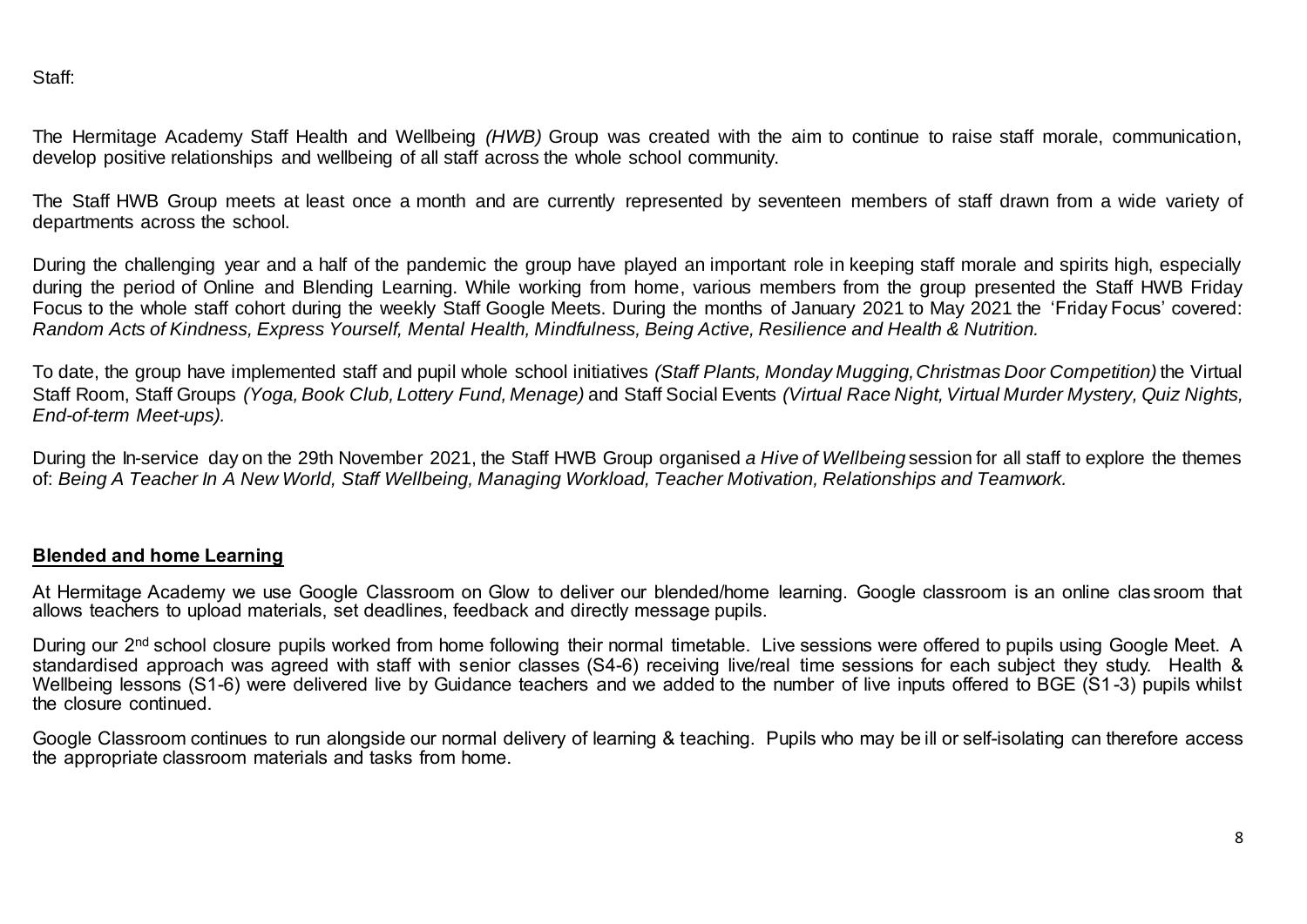#### **Contingency planning**

Should the need arise, we have agreed and shared a remote learning contingency plan which builds on the provision we were able to offer during previous lockdowns. If we are unable to run our normal timetable we have a 6 stage plan with the last and final stage being a full school closure . Staff will ensure that pupils are able to follow their timetabled classes at home, gaining access to a manageable amount of work whilst gaining a set number of live/real time sessions.

#### **School successes**

#### **COP 26**

The Eco-Committee travelled to Glasgow to experience some COP26 fringe events on Tue 2nd Nov. In the morning they experience Climate Fresk, a 3-hour workshop which breaks down the scientific information collected by the IPCC and summarises it on 42 cards. Pupils collaborated in groups to put the cards in the order of cause and effect, learning more in depth about climate change as they did so. In the afternoon they visited the Gartnavel Hospitals where they experienced the Pollution Pods, a series of climatically controlled pods of five contrasting global environments where the air quality, ozone, nitrogen dioxide, sulphur dioxide and carbon monoxide levels of five cities is rec reated, from the truly clean air of Tautra in Norway to the astonishing smog and pollution of London, New Delhi, Beijing and Sao Paolo. These pods accompanied Ride for their Lives, a group of hospital staff from across the UK who cycled from London to Glasgow for COP26 to raise aware ness of how air pollution and climate change are causing illness and death, especially in children.

#### **Mental Health Matters**

Rights Respecting Schools: #MentalHealthMatters Before the summer holidays, we held a non-school uniform day as part of our 2021 Outright Campaign #MentalHealthMatters. We kindly asked for a donation to support SAMH, Scotland's Mental Health Charity and raised a total of £668.73. The money donated will touch people across Scotland, and transform lives in homes, schools, and SAMH services.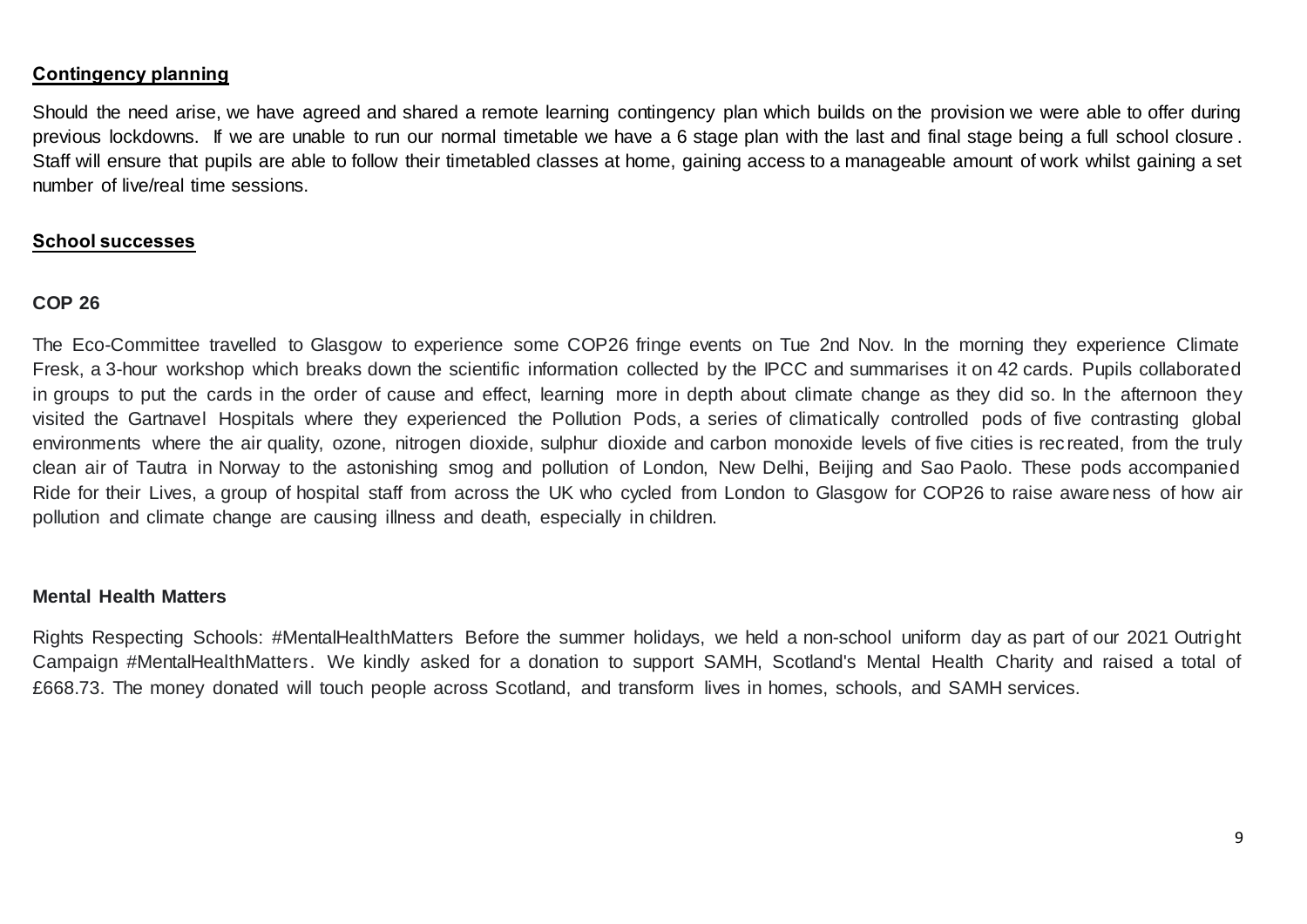## **World Children's Day**

We celebrated World Children's day in November. World Children's Day is a day to celebrate the power of children to change the world. It is a day for children by children – a day to imagine a better future for every child. Last year, registration classes were introduced to Gwendoline, Sila and Kennedy, three young people sponsored by our Bookcase Zambia project which has been unable to run due to the COVID-19 Pandemic. In order to raise funds to get these young people back into education, we held a non-uniform day on World Children's Day. The donations, along with the money raised by the Christmas concert and other donations, raised £1280 (35945 Kwacha) which allowed Gwendoline, Sila and Kennedy to return to education to continue their studies away from conflict. The money raised also paid for the young people's school shoes, bag, stationary and groceries for the year along with a further 6 young people's school fees. This year we will be celebrating and raising funds by having a Christmas Jumper Day on the 17th of December to again raise funds for Zambia in partnership with our Bookcase Zambia project.

#### **Mentors in Violence Protection (MVP)**

Since October 2021, 50 of our S5 and S6 pupils have received training and have qualified to become Mentors in Violence Protection (MVP). We already have staff trained which took place earlier in the session. Lessons for our S1 pupils, led by our S5/6 mentors have been carried out recently and has very much supported our ambition of becoming a trauma informed school as part of our nurture journey.

#### **Outdoor Learning - Hebridean Pursuits**

A group of our young people enjoyed a 4-day outdoor learning experience with the charitable organisation Hebridean Pursuits and our Community Learning partners. The young people enjoyed the variety of activities involved such as hill-walking, gorge-walking, coasteering and rock climbing. The Instructors were very impressed with the application and attitude of the young people participating. Our Community Learning partners will continue to work with the young people who successfully completed the outdoor learning experience in order to gain an SQA Hea lth and Wellbeing Award in recognition of their efforts.

Our S2 and Senior School Sports Leaders have enjoyed a week of outdoor learning experiences focusing on developing their leadership, team building and woodland skills. The young people involved have thoroughly enjoyed being outdoors, appreciating the local nature trails around the school.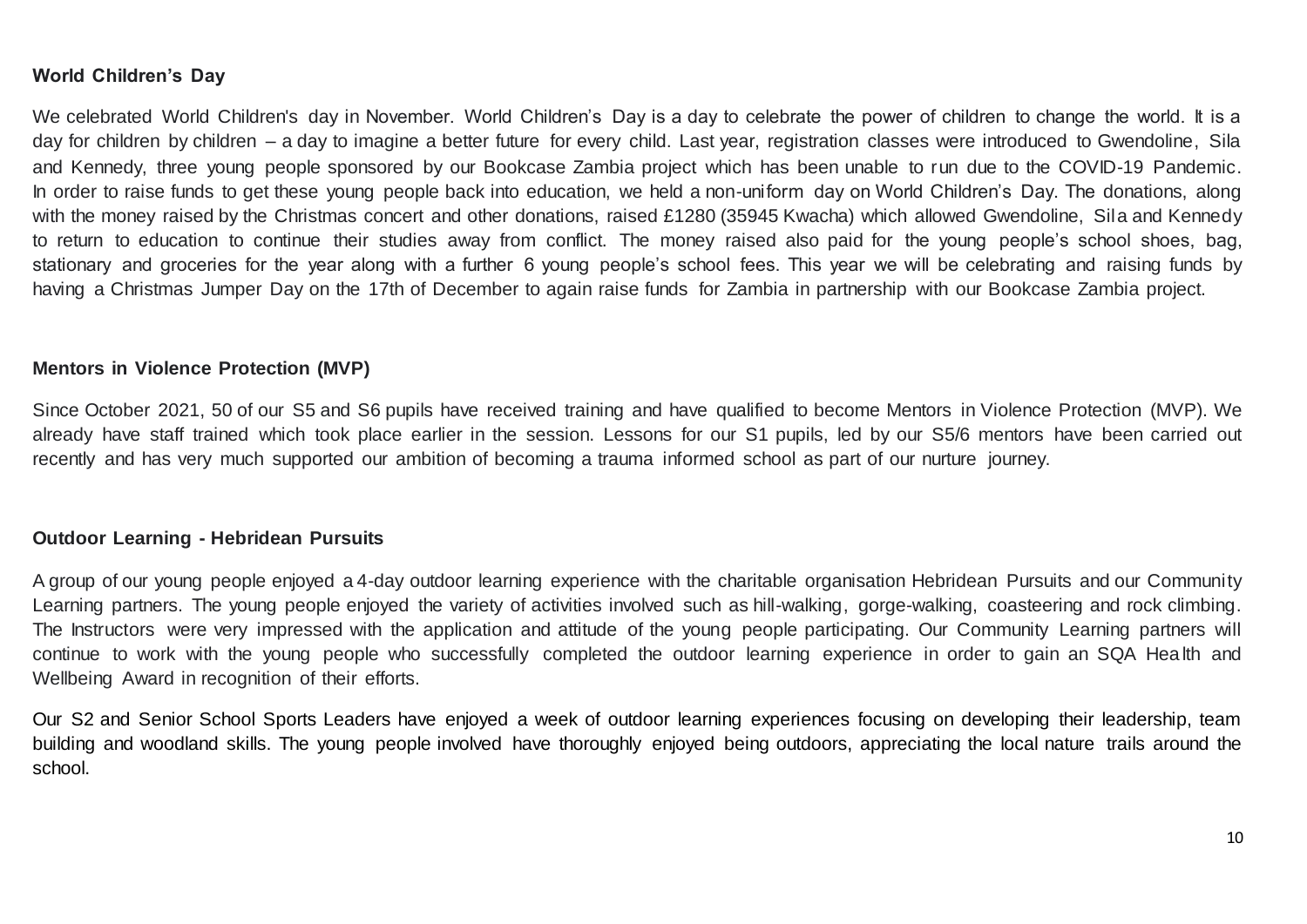#### **Poetry Writing Workshop**

Eleven of our Advanced Higher English pupils took part in a virtual poetry writing workshop organised by the charity Never Such Innocence. Pupils were led through the workshop and the process of finding creative inspiration, getting first ideas down on paper and e diting/improving on their work. The charity focuses on giving young people a voice on conflict through the medium of poetry, and has a particular focus on supporting those with family in the armed forces.

#### **Holocaust Educational Trust's Lessons**

Some of our Advanced Higher History pupils have had the opportunity to take part in the Holocaust Educational Trust's Lessons from Auschwitz Project online. They are learning and engaging with Holocaust educators and pupils from across Scotland. They will also have the opportunity to have a virtual reality visit to Auschwitz-Birkenau. In January, they will share their knowledge with the rest of the school community to commemorate Holocaust Memorial Day.

#### **Virtual Engineering Session**

In November, six of our S5 pupils took part in a virtual engineering session with an engineer from the Institute of Civil Engine ering. The event allowed the pupils to gain a valuable insight into the qualifications needed to become an engineer, important skills for working in an engineering role, what is interesting about the job and what the engineer wished he knew in school to get him to his position sooner.

#### **Weir Wise Programme**

Congratulations to our S2 pupils that were selected to participate in Strathclyde University's Young WEIR-WISE Programme. The virtual programme aims to inspire and encourage female students to discover the excitement behind a career in STEM (Science, Technology, Engineering and Maths) through participation and hands-on challenges.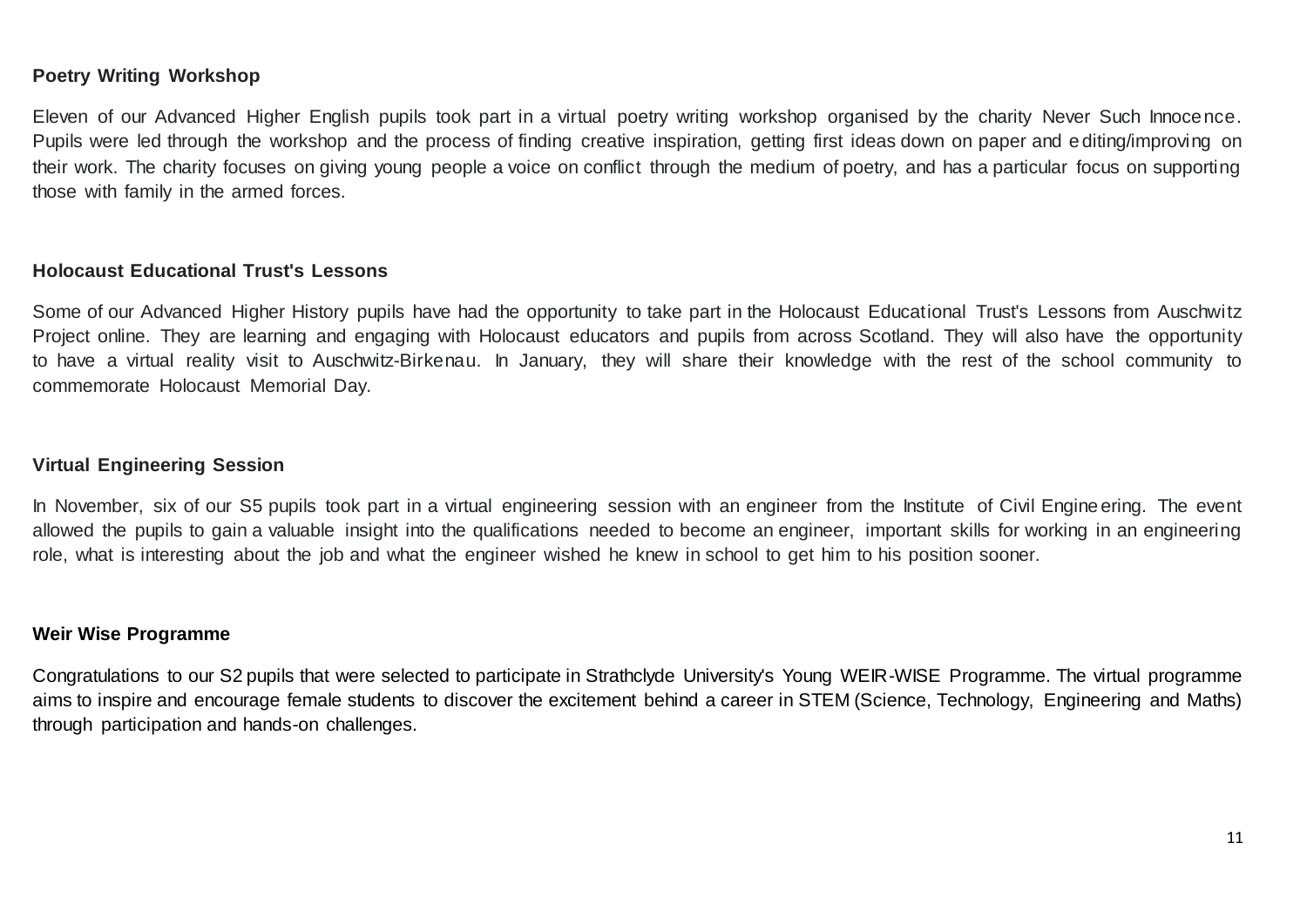### **National Union of Journalism**

Some of our staff we were lucky enough to receive training from the National Union of Journalists this year. Restrictions meant we have had to wait patiently until recently before giving our young people the opportunity to embark on this excellent training programme. A number of our pupils have now received training from the National Union of Journalists and are working collectively to further develop our communication with our community through the school newsletter.

## **Babcock Experience**

A number of our S4 students were successful in their applications to take part in a week long virtual work experience with Babcock Clyde and Cavendish Nuclear. They all did extremely well being accepted for the opportunity as places were hotly contested. The week was split up into various sections with a group project and presentation to end the experience on the Friday. Before taking on the project task of 'Refuelling a Nuclear Submarine at a Fictitious Site' the candidates learned about what would have to be considered in a project of such magnitude. They were part of various workshops and seminars looking at sustainability, environmental considerations, project planning, finance, detail des ign and many more. The candidates also got the use of some advanced online CAD software to utilise when designing complex models. Throughout the week they also had the privilege of hearing multiple guest speakers talk about their area of expertise. The Navy also paid them a visit onli ne to talk about potential career options and how they work in collaboration with Babcock & Cavendish. Further to this, the candidates took a virtual tour on a Vanguard Class Submarine which allowed them to get an insight into the magnitude and inner workings of the vessel. With their new found knowledge and understanding the smaller groups developed and delivered their presentation to a panel of guest speakers, graduates, senior leaders and the Nuclear Section of Cavendish's Chief Executive. All our candidates received their Industrial Cadets Award at Silver Level.

#### **Focus West**

We have been delighted to welcome Focus West from the University of Strathclyde into Hermitage recently. Focus West have worked with our S4 cohort to deliver a range of activities and events to encourage and prepare pupils for Higher Education at college or univers ity. This gives our pupils time to reflect on their recent prelim experience and begin to think about opportunities open to them beyond school. Focus We st have also been working one to one with a targeted group of S5 and S6 pupils to support them with the UCAS application process.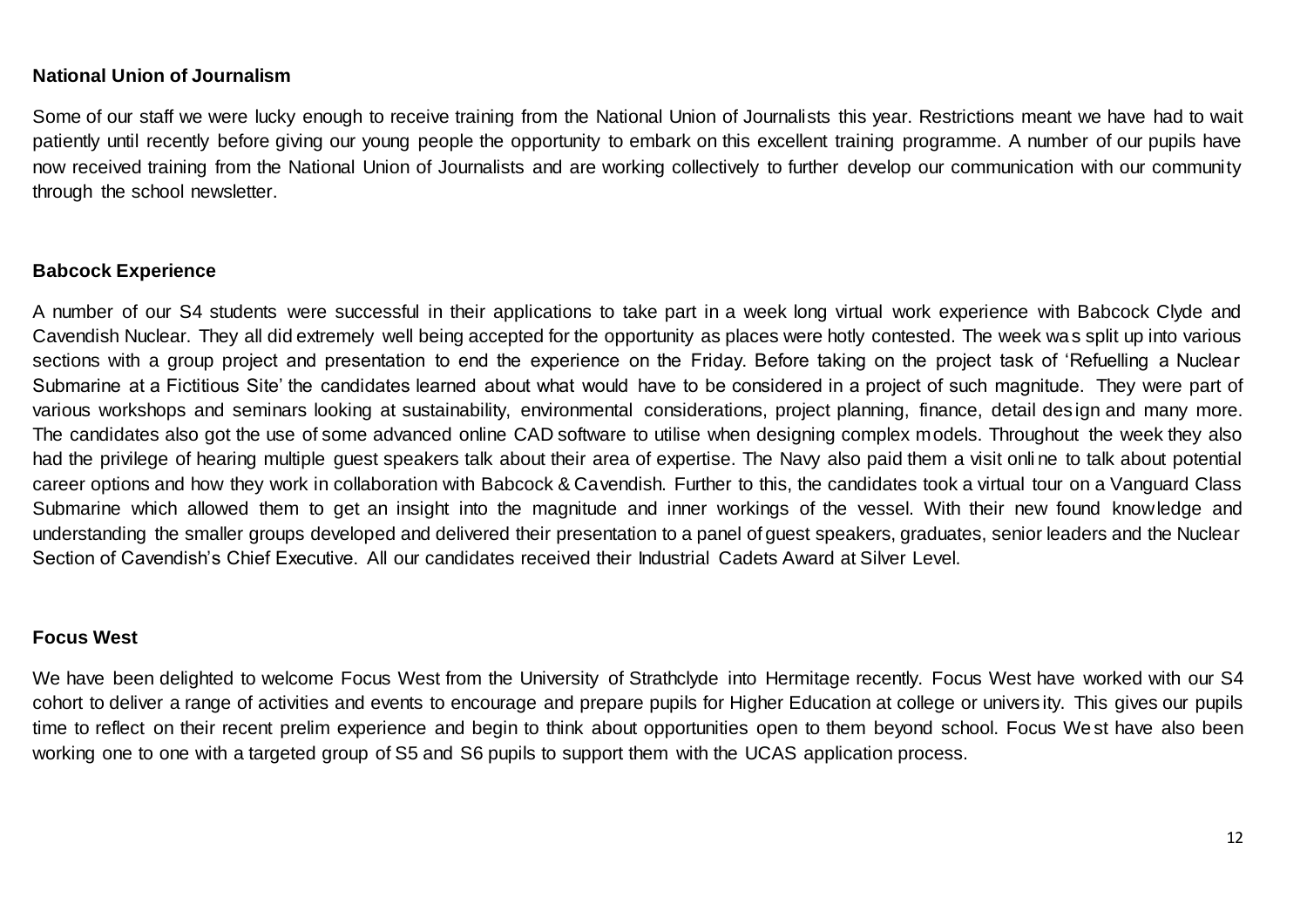## **Celebration of Achievement**

On Thursday 30th September, we live streamed our Celebration of Achievement Evening through the School Facebook Page. The event has been viewed more than 1200 times and a link to the recording can be found below. We would highly recommend you take the time to share in the successes of our young people: <https://drive.google.com/file/d/120W8ItMMdN9mXoWNbaIkIK0Rm0N33epc/view?usp=sharing>

#### **Overview**

| <b>Measure</b>                                                                 | 16/17  | 17/18  | 18/19  | 19/20  | 20/21                   | % change in<br>Roll over 5<br>years <sup>1</sup> |
|--------------------------------------------------------------------------------|--------|--------|--------|--------|-------------------------|--------------------------------------------------|
| Roll (as at census)                                                            | 1296   | 1260   | 1254   | 1217   | 1254                    | $-3.24%$                                         |
| Clothing and Footwear Grant (number of pupils) $3$                             | 151    | 130    | 139    | 162    | 149                     |                                                  |
| Clothing and Footwear Grant (% of number of pupils)                            | 11.7%  | 10.32% | 10.87% | 13.11% | 12.69%                  |                                                  |
| Clothing and Footwear Grant (%) - Authority Average <sup>2</sup>               | 12.98% | 11.77% | 14.59% | 15.96% | 15.45%                  |                                                  |
| Free School Meals (number of pupils) <sup>3</sup>                              | 118    | 108    | 97     | 98     | 132                     |                                                  |
| Free School Meals (% of number of pupils)                                      | 9.1%   | 8.57%  | 7.58%  | 7.92%  | 10.28%                  |                                                  |
| Free School Meals (%) - Authority Average <sup>2</sup>                         | 10.53% | 9.45%  | 11.31% | 10.75% | 12.34%                  |                                                  |
| Free School Meal - National Average for Secondary<br>Schools $(\frac{9}{6})^4$ | 14.1%  | 14.40% | 15%    | 15.6%  | <b>Not</b><br>available |                                                  |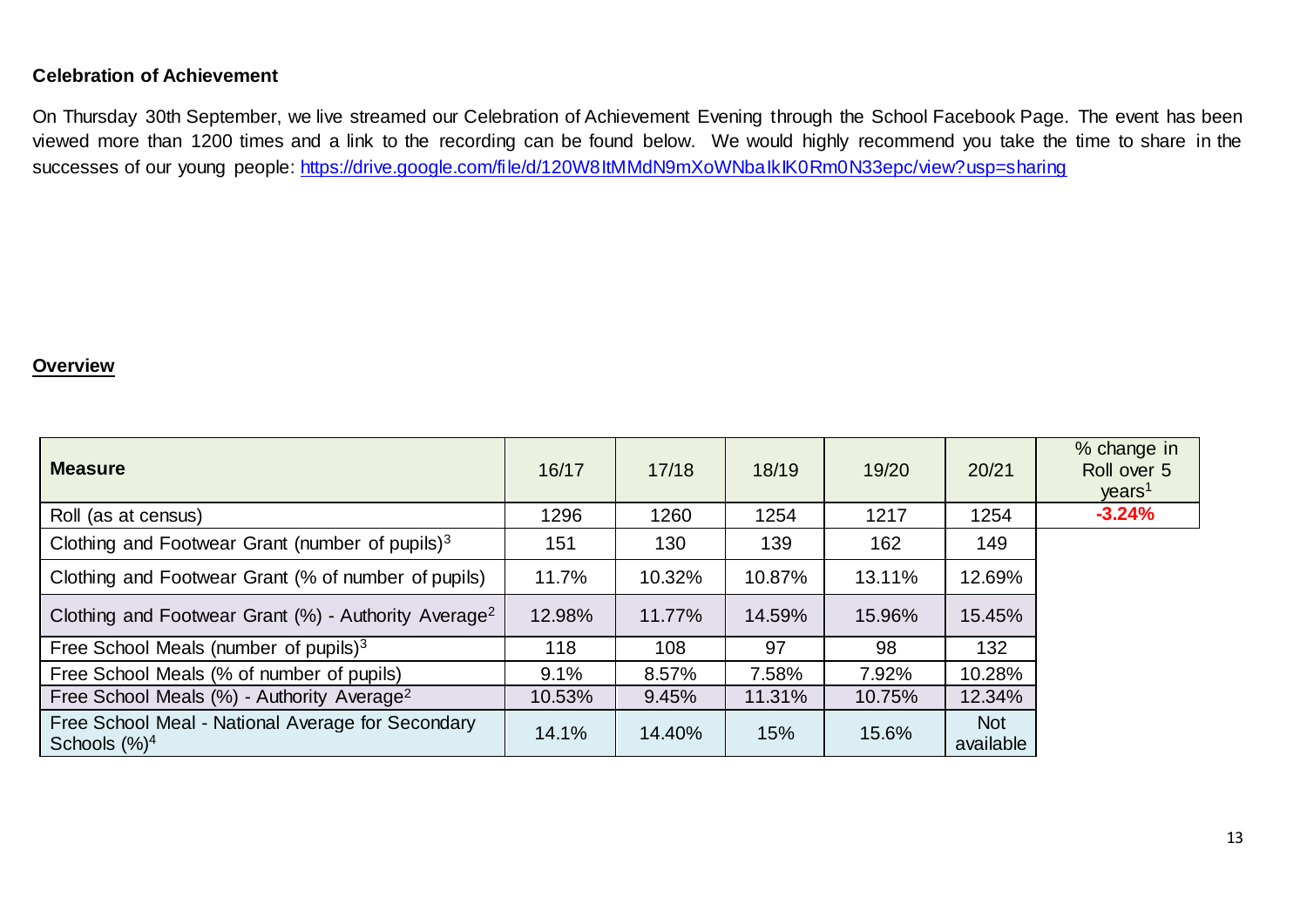# **Attendance, Absence and Exclusions<sup>8</sup>**

| <b>Measure</b>                                                   | 16/17  | 17/18                  | 18/19  | 19/20                  | 20/21 | <b>Range of</b><br><b>Attendance</b><br>(%) over 5<br>years <sup>8</sup> |
|------------------------------------------------------------------|--------|------------------------|--------|------------------------|-------|--------------------------------------------------------------------------|
| Attendance:                                                      |        |                        |        |                        |       |                                                                          |
| Attendance (% of school roll)                                    | 92.56% | 92.63%                 | 91.67% | 90.83%                 |       |                                                                          |
| Authorised Absence (% of school roll) <sup>8</sup>               | 5.26%  | 4.82%                  | 5.07%  | 6.01%                  |       |                                                                          |
| Unauthorised Absence (% of school roll)                          | 2.16%  | 2.52%                  | 3.24%  | 3.11%                  |       |                                                                          |
| Attendance Number of Pupils (%) - Authority Average <sup>1</sup> | 91.58% | 91.24%                 | 90.3%  | 90.01%                 |       |                                                                          |
| Attendance Number of Pupils (%) - National Average <sup>9</sup>  | 91.2%  | <b>Not</b><br>collated | 90.7%  | <b>Not</b><br>collated |       |                                                                          |

| <b>Measure</b>               | 16/17 | 17/18 | 18/19 | 19/206 | 20/216 |
|------------------------------|-------|-------|-------|--------|--------|
| <b>Exclusions:</b>           |       |       |       |        |        |
| Exclusion Openings - number  | 102   | 120   | 88    | 143    | 168    |
| Exclusion Incidents - number | 16    | 31    | 29    | 46     | 47     |
| Number of Pupils             | 14    | 25    | 23    | 37     | 30     |